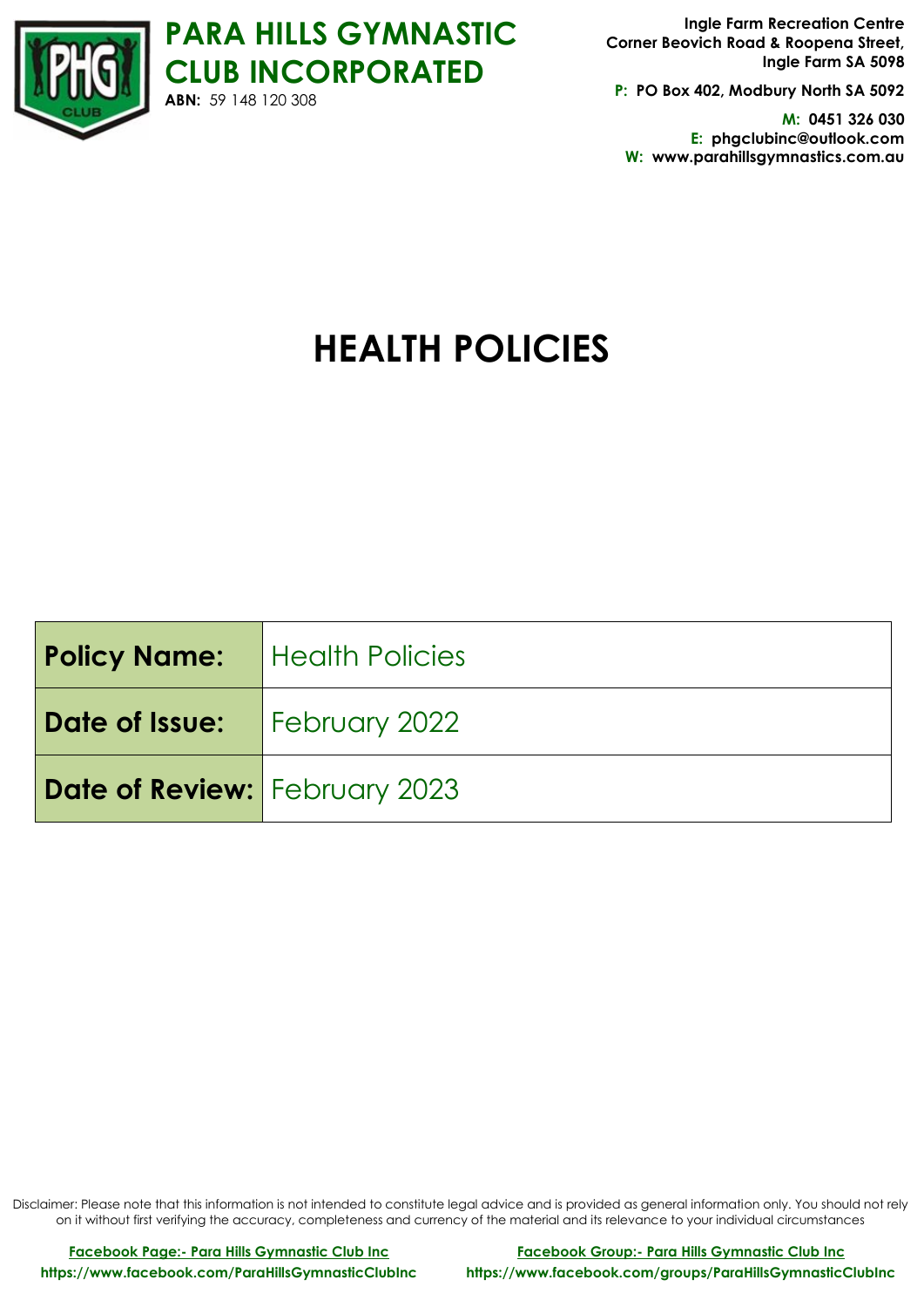**P: PO Box 402, Modbury North SA 5092**

**M: 0451 326 030 E: phgclubinc@outlook.com W: www.parahillsgymnastics.com.au**

# **TABLE OF CONTENTS**

| <b>ITEM</b><br>NO. | <b>HEALTH POLICIES</b>                             | <b>PAGE</b><br>NO. |
|--------------------|----------------------------------------------------|--------------------|
| 1.                 | <b>TABLE OF CONTENTS</b>                           |                    |
| 2.                 | <b>HEALTH POLICES</b>                              | $\mathbf{2}$       |
| 3.                 | <b>SMOKE FREE POLICY</b>                           | $3 - 4$            |
| 4.                 | <b>SUN PROTECTION POLICY</b>                       | 5                  |
| 5.                 | <b>ALCOHOL AND OTHER DRUGS POLICY</b>              | $6 - 7$            |
| $\boldsymbol{6}$ . | SPORT SAFE POLICY (Incl. INJURY PREVENTION POLICY) | 8                  |
| 7.                 | <b>MENTAL HEALTH POLICY</b>                        | 9                  |
| 8.                 | <b>HOT WEATHER POLICY</b>                          | 10 <sub>1</sub>    |
| 9.                 | <b>INCLEMENT / EXTREME WEATHER POLICY</b>          | 11                 |

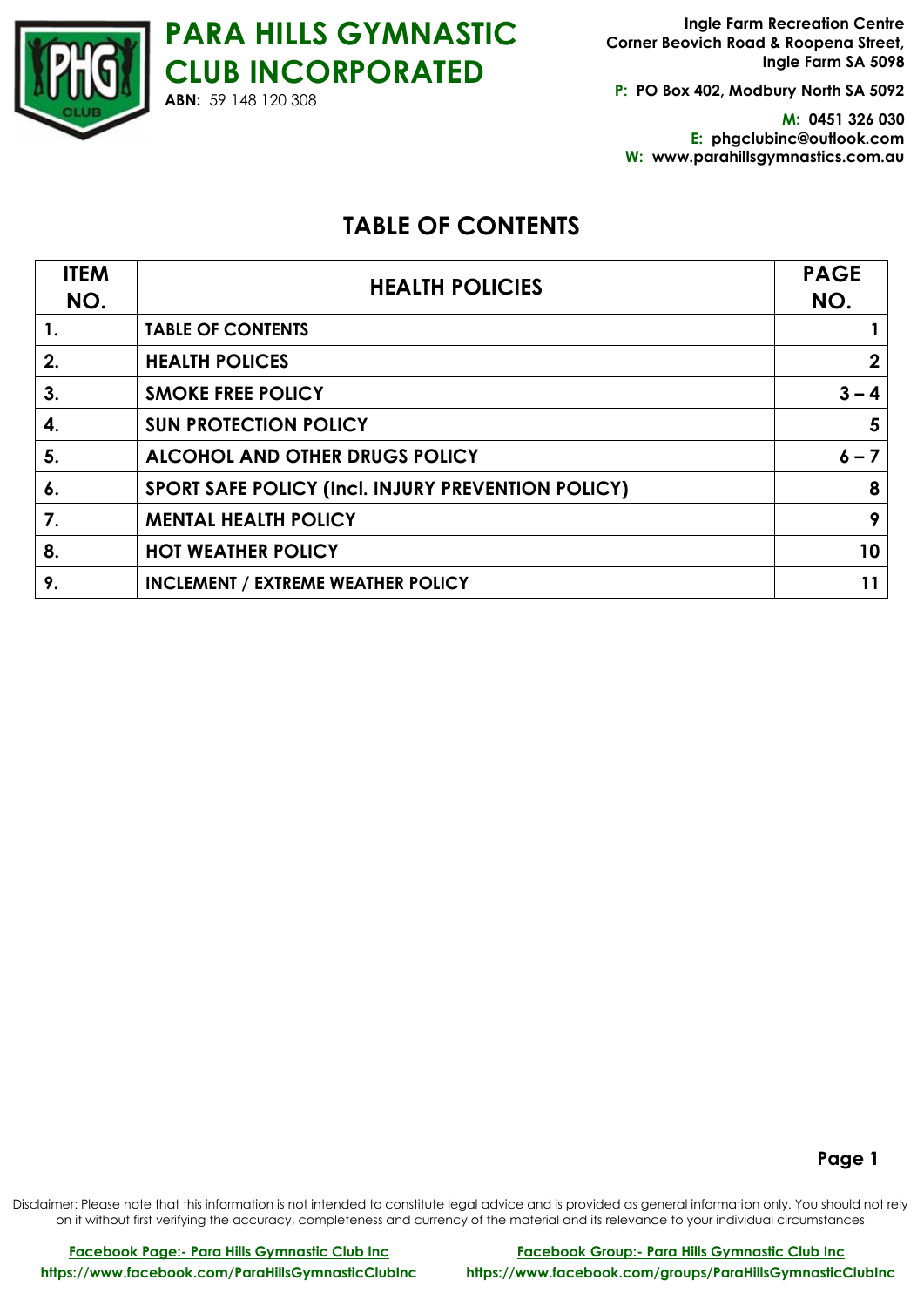

**P: PO Box 402, Modbury North SA 5092**

**M: 0451 326 030 E: phgclubinc@outlook.com W: www.parahillsgymnastics.com.au**

# **HEALTH POLICIES**

Para Hills Gymnastic Club (PHGC) is a local Sporting Association providing gymnastic training and occasional competition activities for members.

All competitions and events are primarily indoors and alcohol is not served at any of the venues.

PHGC is committed to promoting health polices within the organisation for the health wellbeing, and safety of our members, volunteers and staff and all other groups involved with the organisation.

Every reasonable effort will be made to ensure a safe and healthy environment for all athletes, volunteers, employees and spectators.

Accordingly, it is the responsibility of all athletes, volunteers, employees and contractors of PHGC to play their part in ensuring these policies are carried out. This not only applies to those people in positions that have responsibility for safeguarding the health and safety of athletes, volunteers, employees or spectators in their charge, but also to individuals to ensure they carry out their duties in a safe and healthy manner.

The following Policies are included in the PHGC Health Policies:

- Smoke Free Policy
- Sun Protection Policy
- Alcohol and Other Drugs Policy
- Sport Safe Policy (including Injury Prevention Policy)
- Mental Health Policy
- Hot Weather Policy

The PHGC Health Policies will be reviewed annually to ensure that the document remains current and practical to PHGC requirements.

# **Page 2**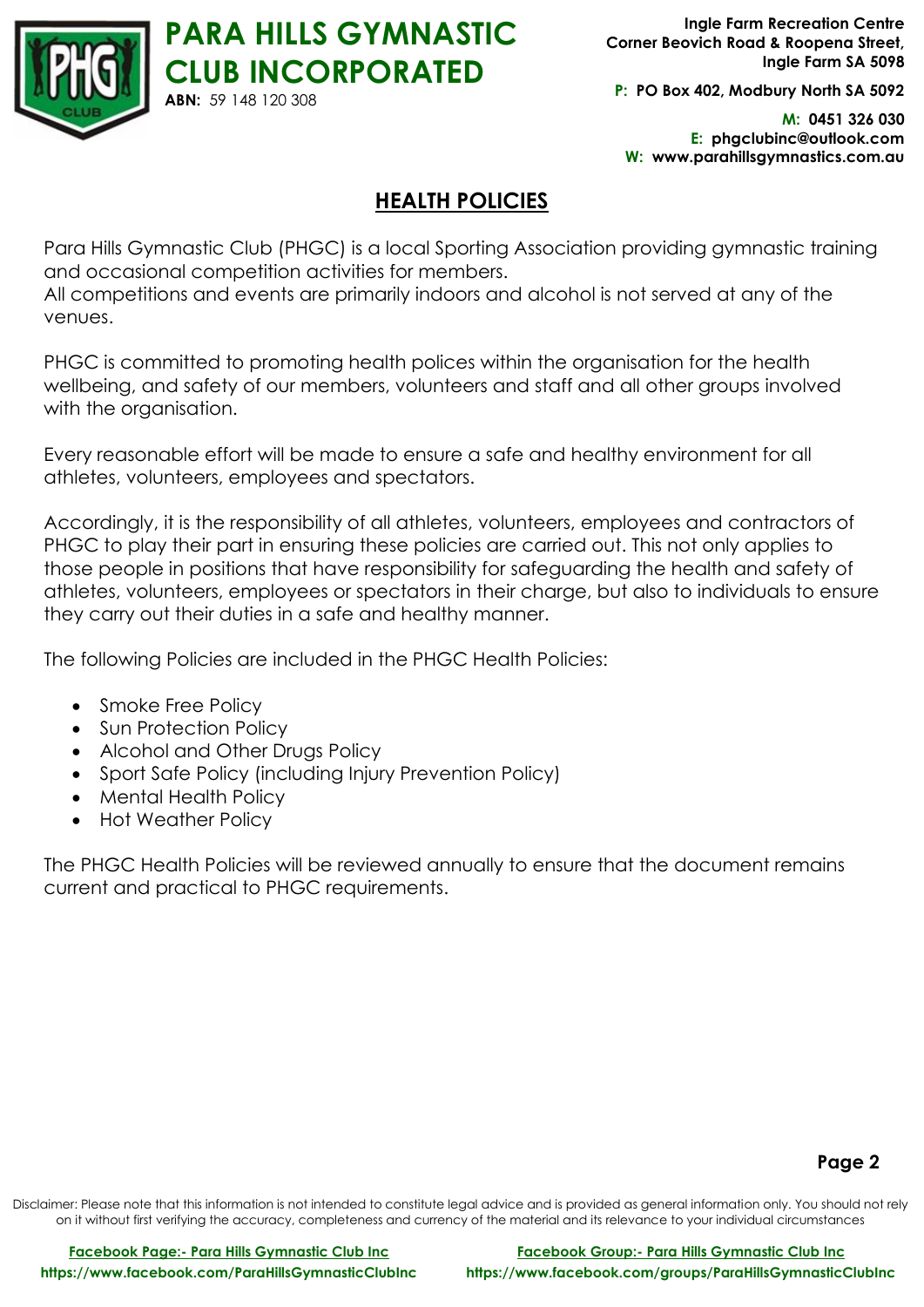

**P: PO Box 402, Modbury North SA 5092**

**M: 0451 326 030 E: phgclubinc@outlook.com W: www.parahillsgymnastics.com.au**

# **SMOKE FREE POLICY**

# **Policy Statements:**

• PHGC recognises that a smoke free environment protects non-smokers from the harmful effects of environmental tobacco smoke (ETS) and also contributes to reducing tobacco consumption levels.

## **Purpose:**

- The aim of PHGC Smoke Free Policy is to provide a smoke free environment for nonsmokers and a pleasant, cleaner environment for all.
- The specific goals of the policy are to:
	- Reduce the health risks associated with smoking and exposure to environmental tobacco smoke.
	- Provide a healthier, cleaner and safer work environment.
	- Encourage quitting attempts and discourage the uptake of smoking particularly by young.

# **Rationale:**

• PHGC has a key role in the promotion of healthy lifestyles and practices and should be a public example of a healthy and progressive organisation. Club 10 Gymnastics' has an obligation under the Occupational Health and Safety Act 1985, Section 21 – "To provide and maintain so far as is practicable for employees a working environment that is safe and without risks to health".

# **Policy Coverage:**

- All indoor and designated outdoor environments under the control of PHGC will be 100% smoke free.
- All official functions (including dinners, presentations, fund-raising events, meetings, and social occasions) will be 100% smoke free.
- Tobacco products will not be sold by PHGC or on any premises under its control.
- Any person, either employed by or representing PHGC in any capacity will refrain from smoking whilst acting in an official capacity and /or in PHGC uniform.

#### **Page 3**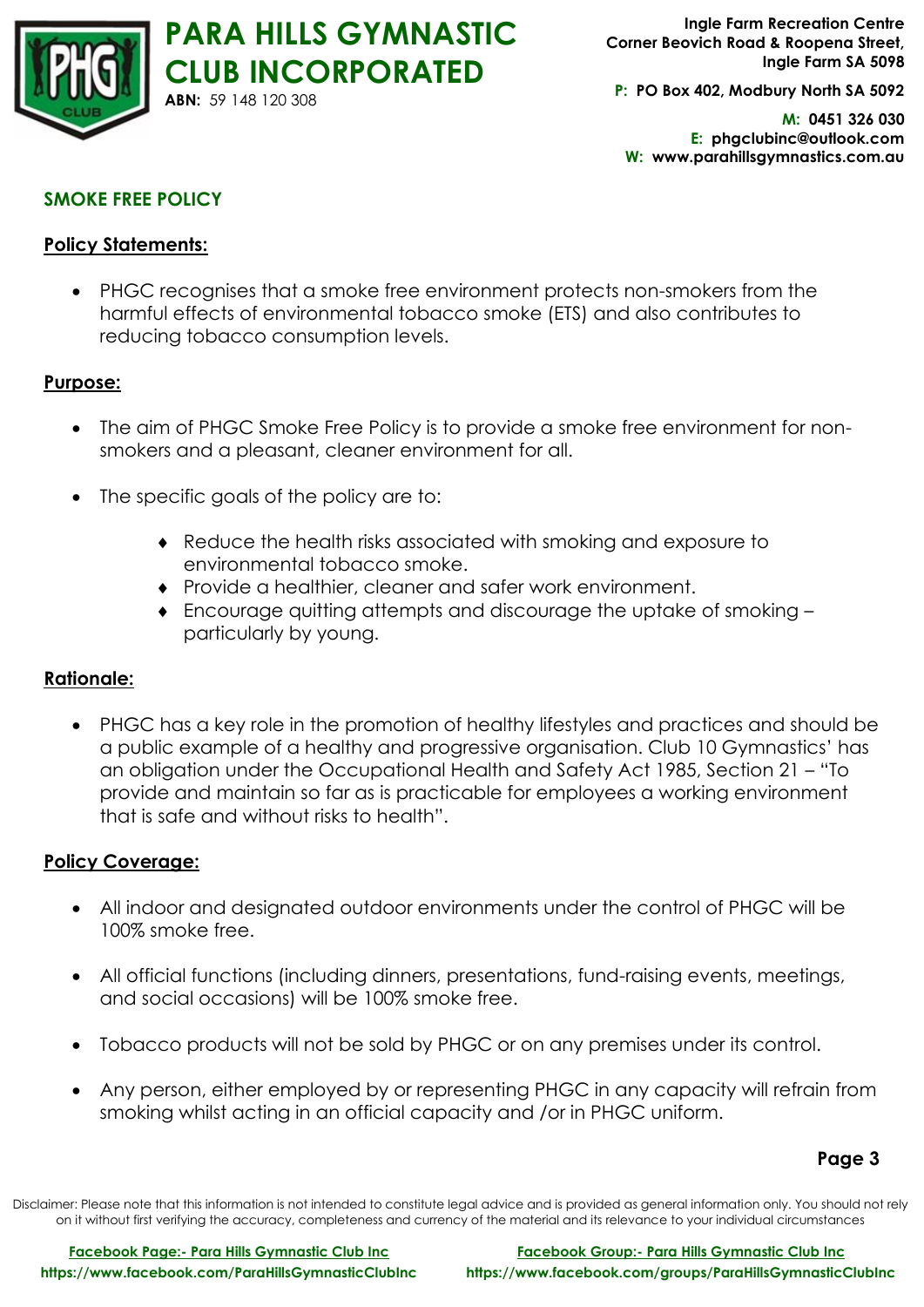

**P: PO Box 402, Modbury North SA 5092**

**M: 0451 326 030 E: phgclubinc@outlook.com W: www.parahillsgymnastics.com.au**

# **Policy Compliance:**

- Policy compliance will be facilitated through education, publicity, widespread promotion and reiteration of the Policy.
	- For staff, non-compliance will lead to the same disciplinary actions as for all other of PHGC policies. All staff members in supervisory positions are accountable for enforcing the Policy amongst their staff.
	- Those staff who choose to smoke may only do so in their designated breaks, provided they are not on PHGC grounds.
	- All staff members are responsible for encouraging adherence to the Policy.
	- All staff members are responsible for encouraging and enforcing the Policy amongst members and visitors. Upon seeing members and / or visitors smoking within the boundaries of PHGC site or any event, staff members are requested to ask members and/or visitors to extinguish their cigarette. If this is ineffective, they may be requested to leave the site. This procedure may not be effective in some cases, and so a common sense approach is recommended.
	- All staff members are responsible for educating members about the Smoke Free Policy and encouraging adherence to the Policy.

# **Confidentiality and Reporting**:

• Breaches of this policy must be reported to PHGC management within 14 days of any occurrence. Breaches of this policy must be kept confidential and disclosure to any third party beyond PHGC management is not permitted.

# **Policy Outcomes:**

- Anticipated outcomes of the PHGC Smoke Free Policy are as follows:
	- Increased awareness of Smoke Free.
	- Education of smoke free environment to members.
	- Promotion of PHGC as a leading example of a healthy and progressive organisation.

# **Page 4**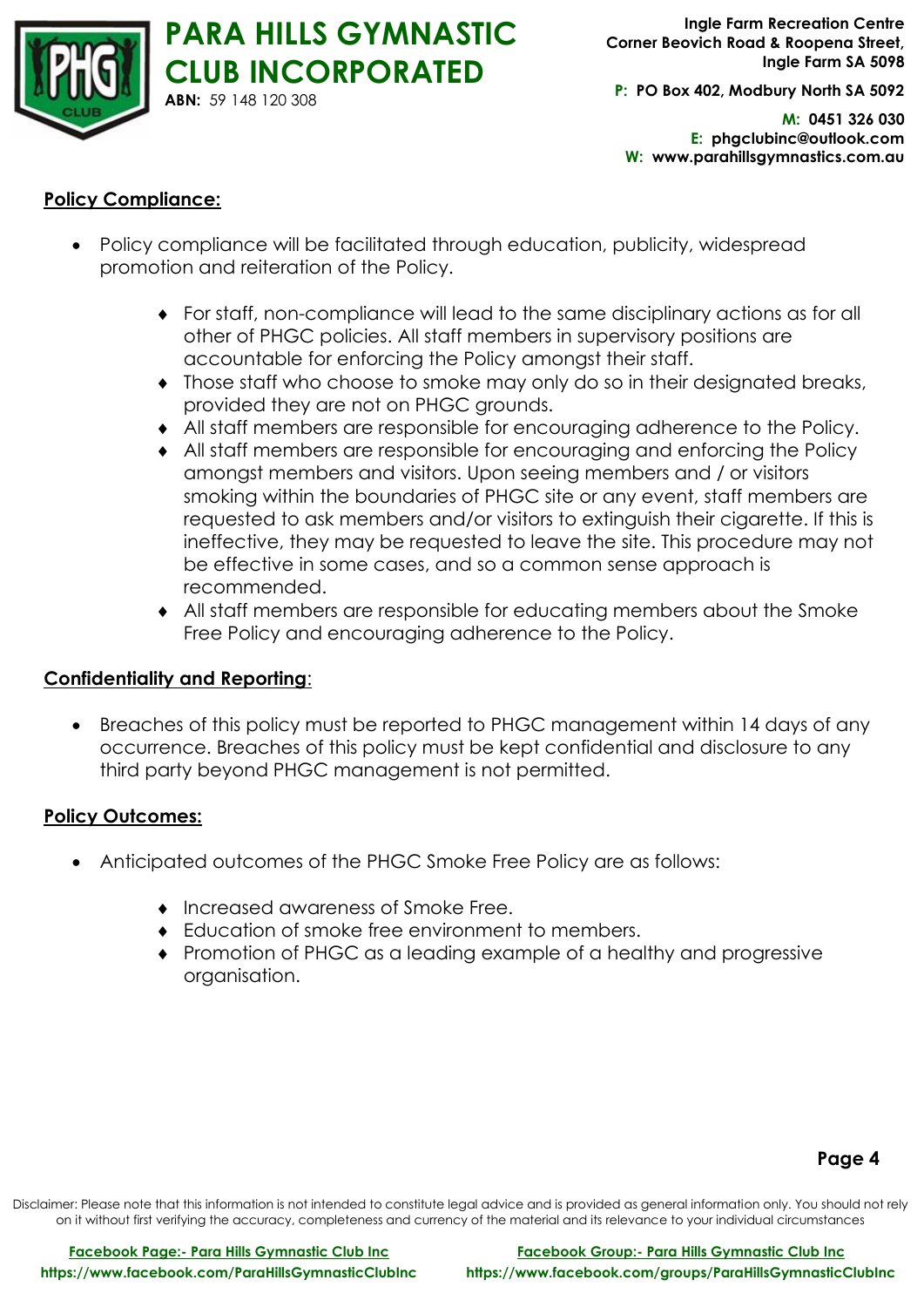

**P: PO Box 402, Modbury North SA 5092**

**M: 0451 326 030 E: phgclubinc@outlook.com W: www.parahillsgymnastics.com.au**

# **SUN PROTECTION POLICY**

# **Policy Statement:**

• Gymnastics is predominantly an indoor activity, nonetheless PHGC recognises that exposure to ultraviolet radiation (UVR) has negative health effects and will therefore introduce measures to minimise exposure where relevant.

#### **Purpose:**

• The aim of the policy is to educate and protect the health and safety of all gymnastics employees, volunteers and members who are required to work outdoors in the heat and sun.

#### **Policy Coverage**:

This policy applies to PHGC events held outdoors and all members, officials, staff, athletes, performers and others taking part in an outside event.

#### **Policy Compliance:**

- PHGC strongly recommends and supports sun safe practices for all activities held outdoors.
- Activities will be conducted outside of the hours 10.00am to 3.00pm when UVR is at its peak, whenever possible.
- Natural shade will be utilised to protect participants and spectators, wherever available.
- Staff and members representing the organisation will always act as positive role models by adopting sun protection behaviours such as wearing long sleeved shirts, broad brim hats, wearing sunglasses and applying sunscreen.
- Sunscreen (SPF 30+, broad spectrum water resistant) will be made available to participants and spectators. However when this is not possible these parties will be encouraged to bring their own.

#### **Policy Outcomes:**

- Anticipated outcomes of the PHGC Sun Protection are as follows:
	- Increased awareness of Safe Sun protection for events held outdoors.

#### **Page 5**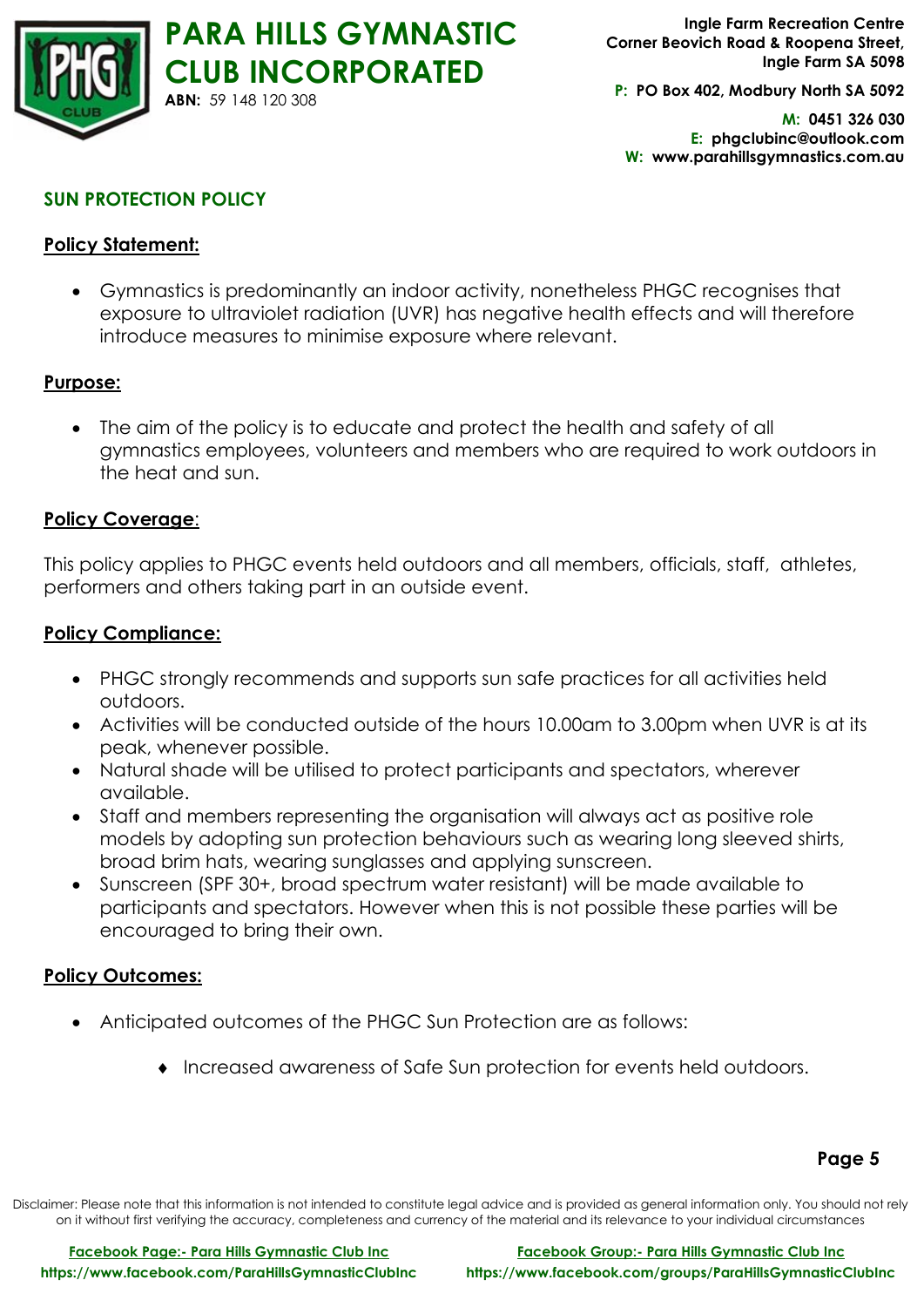

**P: PO Box 402, Modbury North SA 5092**

**M: 0451 326 030 E: phgclubinc@outlook.com W: www.parahillsgymnastics.com.au**

# **ALCOHOL AND OTHER DRUGS POLICY**

# **Policy Statement:**

In the interest of the health and safety, PHGC will actively seek to promote, encourage and support strategies to minimise harm from alcohol and other drug use.

# **Purpose:**

The purpose of the Alcohol and Other Drug Policy is to provide guidelines for the management of the use of alcohol and drugs at all PHGC meetings and functions.

# **Policy Coverage:**

• This policy applies to PHGC committee meetings, members meetings, staff meetings, PHGC functions and events, and to all members, officials, athletes, performers and others taking part in PHGC functions and meetings.

## **Policy Compliance:**

- PHGC is committed to promote and encourage minimising harm from alcohol and drugs by adhering to the following guidelines:
	- Where alcohol is served at PHGC functions low strength and non- alcoholic beverages will be available.
	- Tap water will be readily available and free of charge.
	- Alcohol will not be used for prizes or awards.
	- Active promotion of responsible alcohol use will occur.
	- ◆ PHGC implements their anti doping policy as required.
	- PHGC will ensure the provision of drug education to athletes and coaching/administrative staff of state representative teams.
	- Alcohol will be served in accordance with the requirements set out in the Liquor Licensing Act 1998. This includes no alcohol being served to patrons under the age of 18 years or to intoxicated patrons.
	- The use of illicit and performance enhancing drugs will not be allowed at any activities or events under the control of the PHGC.
	- The organisation will abide by the SA Government Drugs in Sport Legislation and the Australian Sports Anti-Doping Authority (ASADA) legislation.

# **Page 6**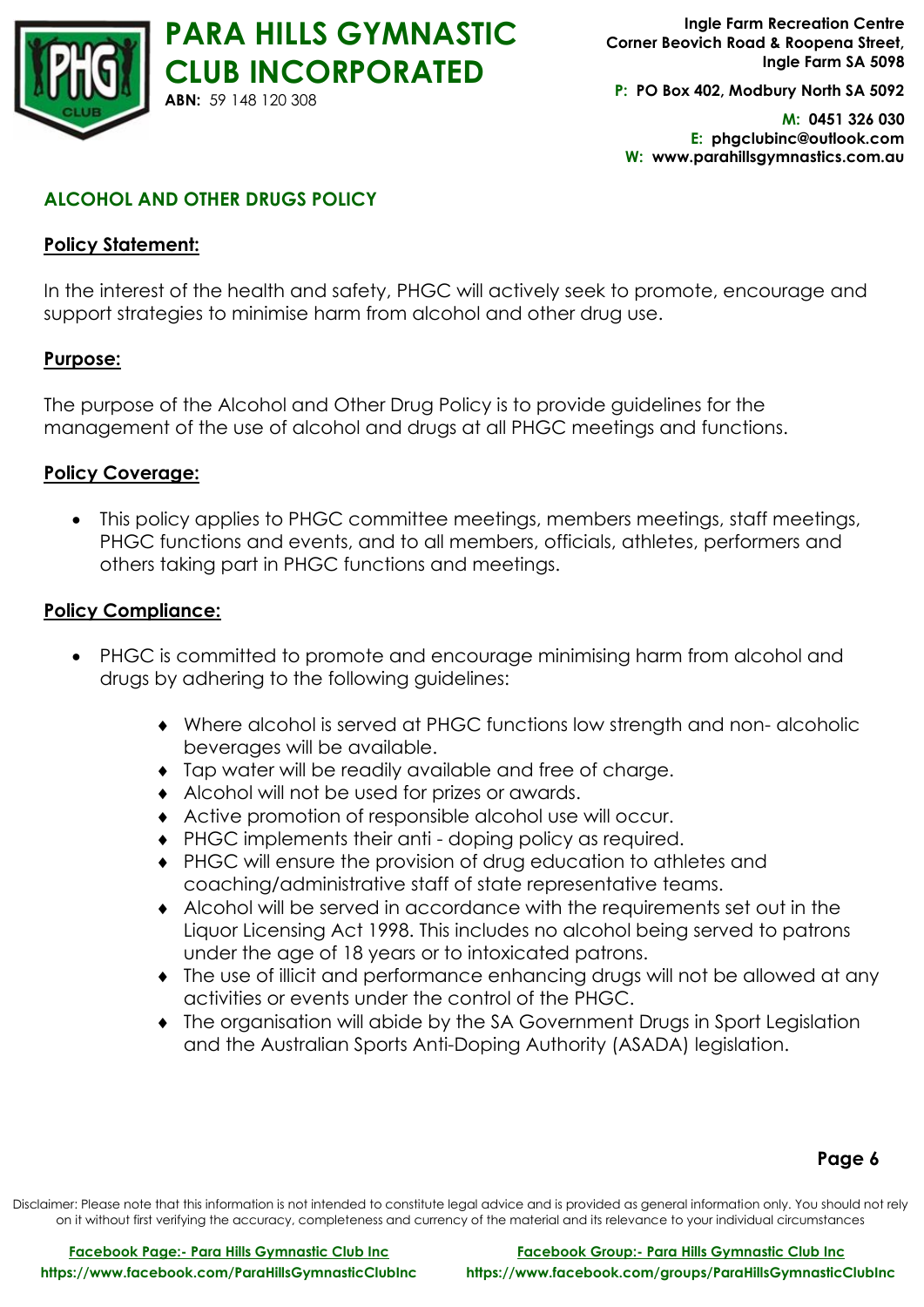

**P: PO Box 402, Modbury North SA 5092**

**M: 0451 326 030 E: phgclubinc@outlook.com W: www.parahillsgymnastics.com.au**

#### **Confidentiality and Reporting:**

• Breaches of this policy must be reported to PHGC management within 14 days of any occurrence. Breaches of this policy must be kept confidential and disclosure to any third party beyond PHGC management is not permitted.

#### **Policy Outcomes:**

- Anticipated outcomes of the PHGC Alcohol and other drugs are as follows:
	- Increased awareness of the management of alcohol at PHGC events.
	- Increased education of drugs in sport for athletes, coaches and officials.
- Participants / performers known to have consumed illicit drugs or adversely affected by alcohol will not be permitted to participate or perform.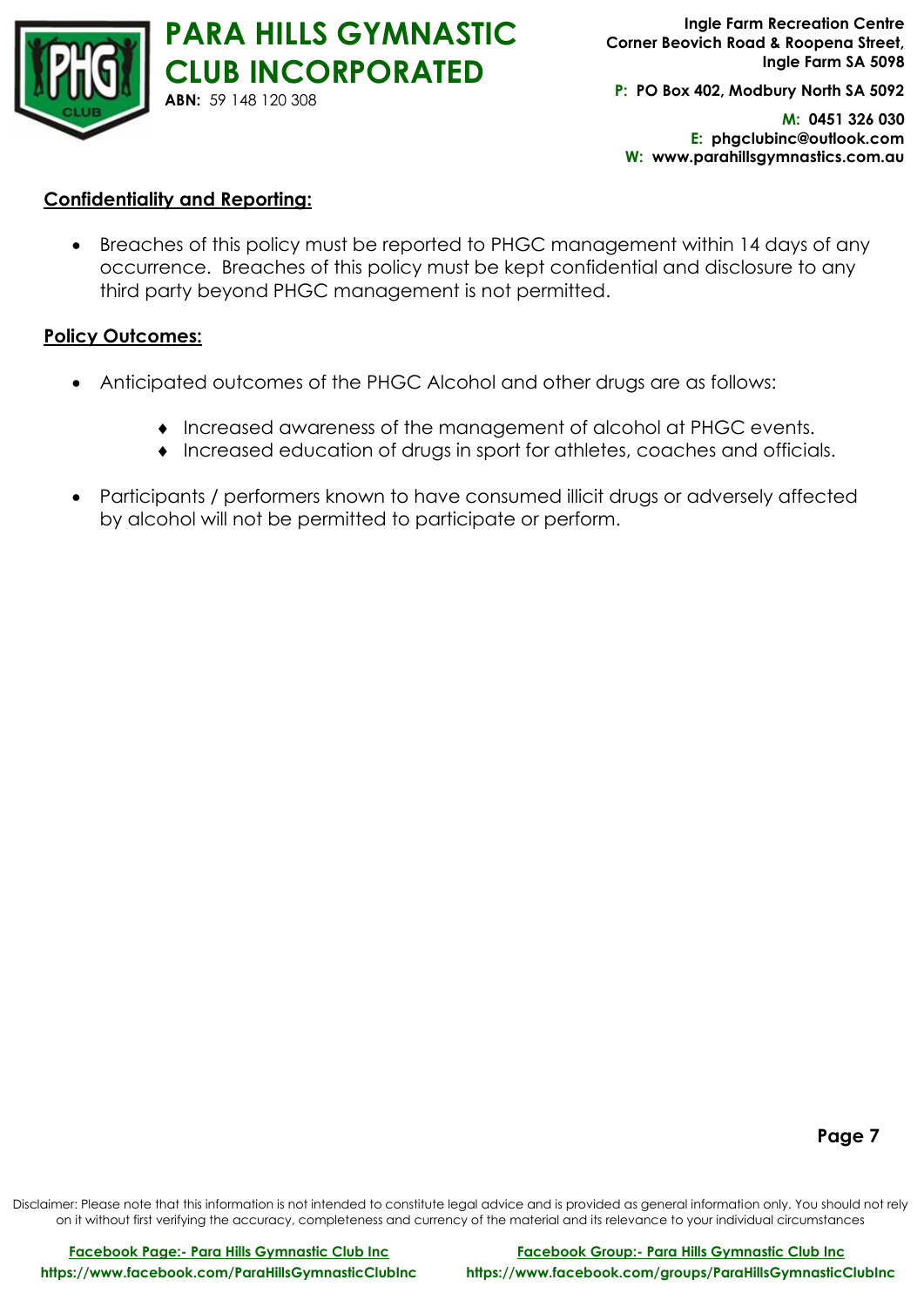

**P: PO Box 402, Modbury North SA 5092**

**M: 0451 326 030 E: phgclubinc@outlook.com W: www.parahillsgymnastics.com.au**

# **SPORT SAFE POLICY (INCL. INJURY PREVENTION POLICY)**

# **Policy Statement:**

• PHGC is committed to improving the health of the community through safe participation in sport and physical activity.

# **Purpose:**

• The aim of the policy is to educate, establish and maintain a safe environment for participation in all the Gymsports.

# **Policy Coverage:**

• This policy applies to PHGC events, courses and activities.

## **Policy Compliance:**

- The following guidelines need to occur;
	- Members, coaches and officiating personnel will be given the opportunity to attend approved training and accreditation courses in sports injury prevention and treatment.
	- PHGC will ensure appropriate warm up time is provided for athletes participating in PHGC events.
	- PHGC will ensure warm up, stretch and cool down procedures are provided for in all coaching courses.
	- An appropriately qualified first aid person will be in attendance at PHGC competition sessions.
	- Appropriate first aid equipment will be made available at all training and competition sessions under the control of PHGC.
	- Correct fluid replacement practices will be implemented at all training and competition sessions under the control of PHGC.

#### **Confidentiality and Reporting:**

• Breaches of this policy must be reported to PHGC management within 14 days of any occurrence. Breaches of this policy must be kept confidential and disclosure to any third party beyond PHGC management is not permitted.

#### **Policy Outcomes**:

- Anticipated outcomes of the PHGC Sports Safe policy:
	- Increased awareness of good sport safe practices for all members, staff, coaches, officials and members.

**Page 8**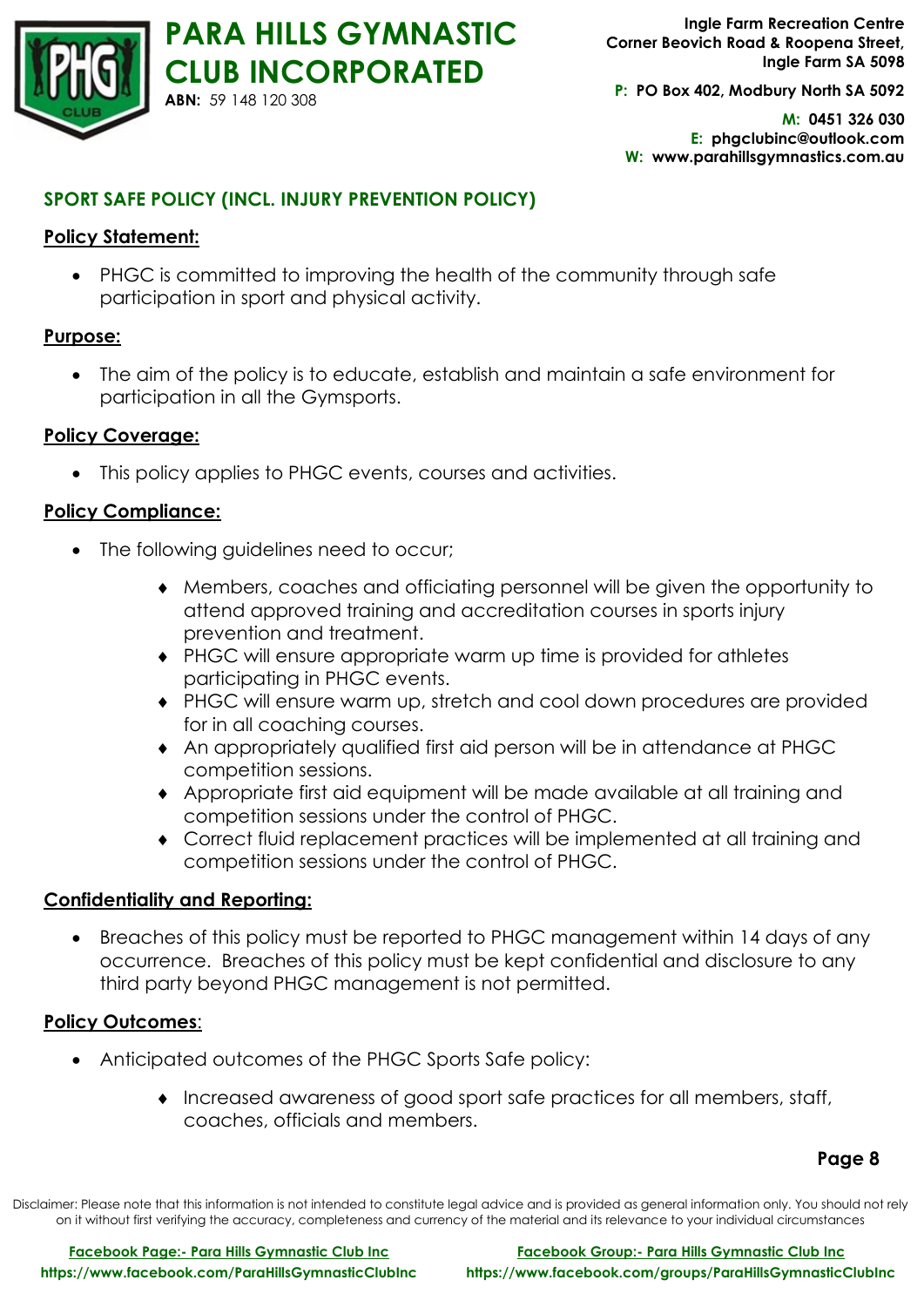

**P: PO Box 402, Modbury North SA 5092**

**M: 0451 326 030 E: phgclubinc@outlook.com W: www.parahillsgymnastics.com.au**

# **MENTAL HEALTH POLICY**

# **Policy Statement**:

• PHGC recognises that the creation of a positive environment that encourages and supports involvement will have a positive effect on the mental health and well-being of individuals and the community.

#### **Purpose**:

• The aim of the policy is to support opportunities for staff, audiences and participants to be mentally, physically and socially active.

## **Policy Coverage:**

• This policy applies to PHGC committee meetings, members meetings, staff meetings, PHGC functions and events, and to all members, officials, athletes, performers and others taking part in PHGC functions and meetings.

## **Policy Compliance**:

- The following guidelines need to occur;
	- Staff, audiences and participants will be encouraged to join and actively participate in the activities of the organisation and those of partner organisations.
	- Staff, audiences and participants will be encouraged to become volunteers, to set personal goals for achievement in the activities of the organisation and to be more broadly involved in other community events and environments.
	- The organisation will try to reduce or remove economic or social barriers to participation.
	- Staff, volunteers and participants' will be encouraged to treat all individuals and groups with respect, equality and openness.
	- The organisation will proactively address instances of bad practice and proactively reward instances of good practice.

# **Confidentiality and Reporting:**

• Breaches of this policy must be reported to PHGC management within 14 days of any occurrence. Breaches of this policy must be kept confidential and disclosure to any third party beyond PHGC management is not permitted.

#### **Policy Outcomes:**

- Anticipated outcomes of the PHGC Mental Health policy:
	- Increased awareness for all members, staff, coaches, officials and members.

**Page 9**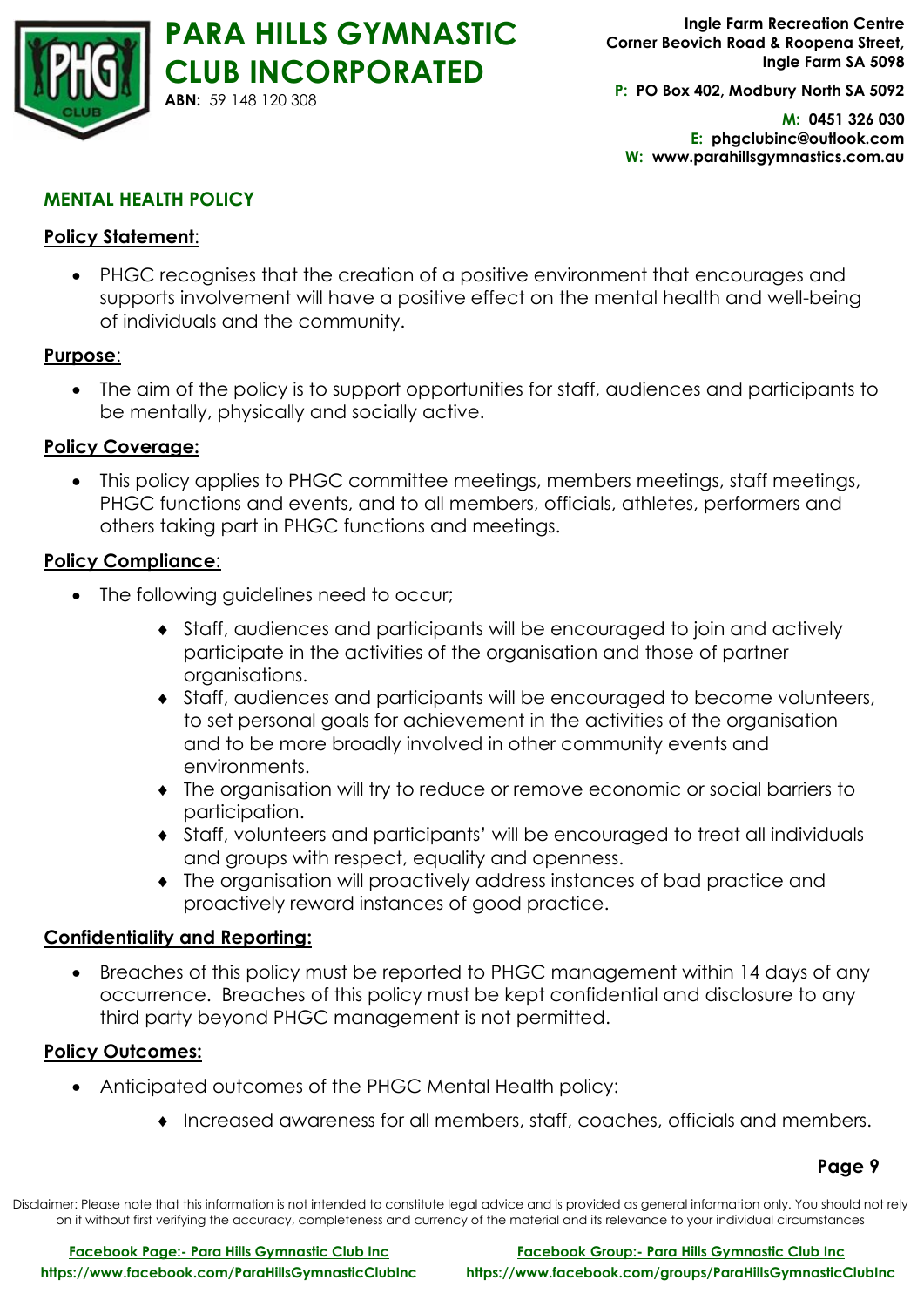

**P: PO Box 402, Modbury North SA 5092**

**M: 0451 326 030 E: phgclubinc@outlook.com W: www.parahillsgymnastics.com.au**

# **HOT WEATHER POLICY**

# **Policy Statement:**

• PHGC recognises that participation in Gymnastics with the PHGC is generally in an air conditioned environment. However from time to time conditions may become extreme or the club may be involved in external activities.

#### **Purpose**:

• The aim of the policy is to protect all members from heat and sun exposure.

## **Policy Coverage:**

• This policy applies to all PHGC functions and events and to all members, officials, athletes, performers and others taking part in PHGC functions and events.

#### **Policy Compliance**:

- The following guidelines need to occur;
	- If the temperature exceeds 38 degrees sessions may finish early or if the air conditioner is not available or not working effectively or ceases to operate, the Senior Coach may terminate or cancel (Notification on Website) or modified session.
	- Outdoor events or excursions will require all participants' to be "Sun Smart" and be urged when practical to wear Hats and Sunscreen and remain hydrated.

#### **Confidentiality and Reporting:**

• Breaches of this policy must be reported to PHGC management within 14 days of any occurrence. Breaches of this policy must be kept confidential and disclosure to any third party beyond PHGC management is not permitted.

#### **Policy Outcomes:**

- Anticipated outcomes of the PHGC Hot Weather policy:
	- Increased awareness of the dangers of heat and sun exposure.

# **Page 10**